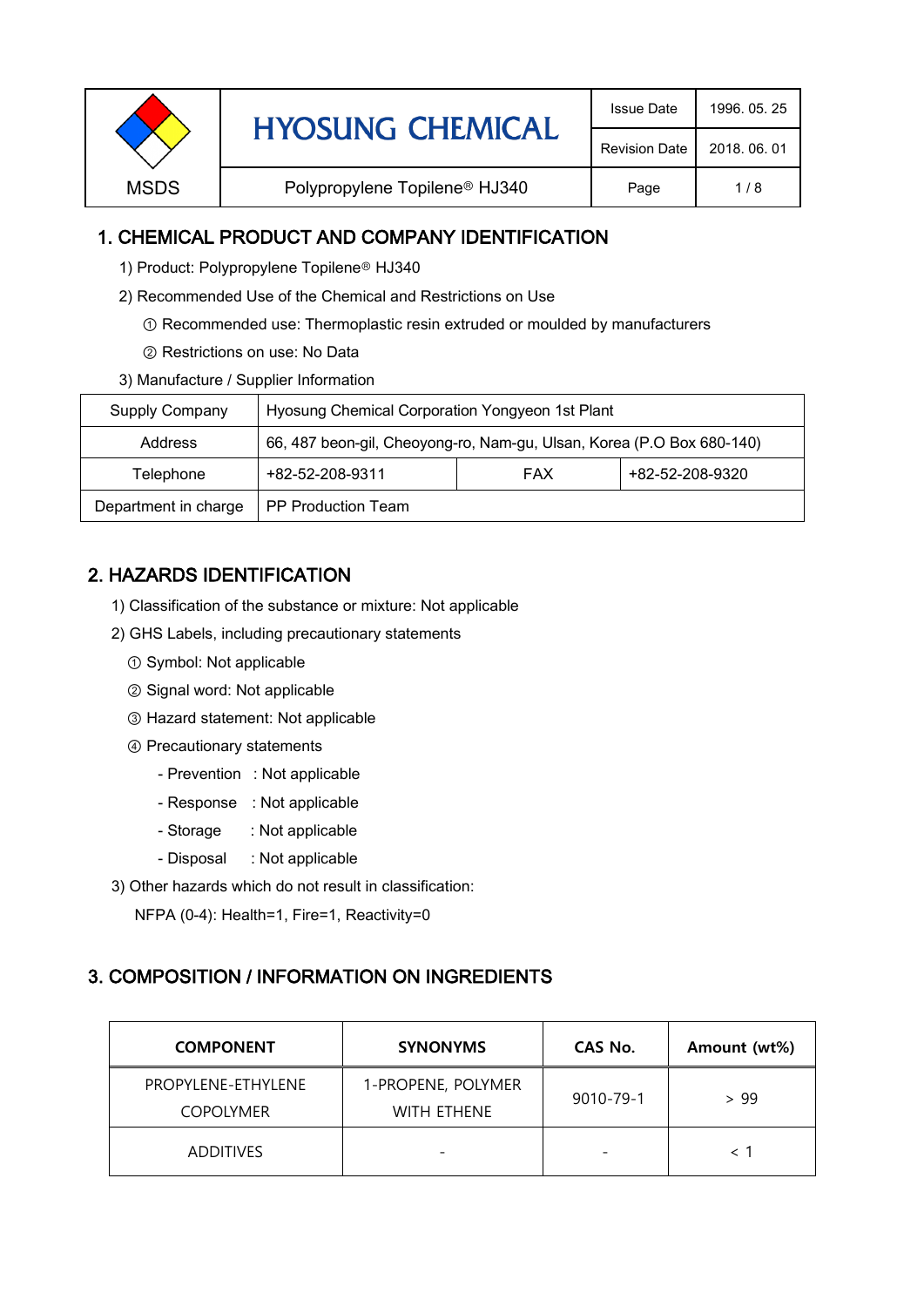|             | <b>HYOSUNG CHEMICAL</b>                   | <b>Issue Date</b>    | 1996, 05, 25 |
|-------------|-------------------------------------------|----------------------|--------------|
|             |                                           | <b>Revision Date</b> | 2018, 06, 01 |
| <b>MSDS</b> | Polypropylene Topilene <sup>®</sup> HJ340 | Page                 | 2/8          |

## 4. FIRST AID PROCEDURES

1) Eye Contact

 · In case of contact with substance, rinse your eyes immediately with running water for at least 20 minutes.

- · Take medical action.
- 2) Skin Contact
	- · In case of contact with substance, rinse your skin immediately with running water for at least 20 minutes.
	- · Remove contaminated cloths including shoes immediately.
	- · Take medical action.
- 3) Inhalation
	- · Take medical action.
	- · Move into fresh air.
	- · If short of breathing, provide oxygen supply system.
- 4) Ingestion
	- · Do not put anything into the mouth of an unconscious person.
	- · Take medical action.
- 5) First-Aid Treatment and Information on Medical Doctors
	- · Let a medical provider know about the substance and take appropriate protection.

### 5. FIRE FIGHTING MEASURES

- 1) Suitable (Unsuitable) Extinguishing Media
	- · Extinguishing media: Water, Carbon dioxide, Extinguishing powder, Firefighting foam
	- · Unsuitable Extinguishing media: No data
	- · Large fire: Firefighting, Water spray
- 2) Specific Hazards from Chemical Material
	- · Toxicant from combustion: Pyrolysis or combustion cause irritative gases or carbon dioxides.
- 3) Fire Fighting Procedures and Equipment
	- · If it can be done without risk, move container from fire area.
	- · If it will be leak, do not spray high-pressure water stream.
	- · Dike for later processing.
	- · Use extinguishing agents appropriate for surrounding fire.
	- · Avoid inhalation of materials and combustion products.
	- · Up the wind and avoid low area.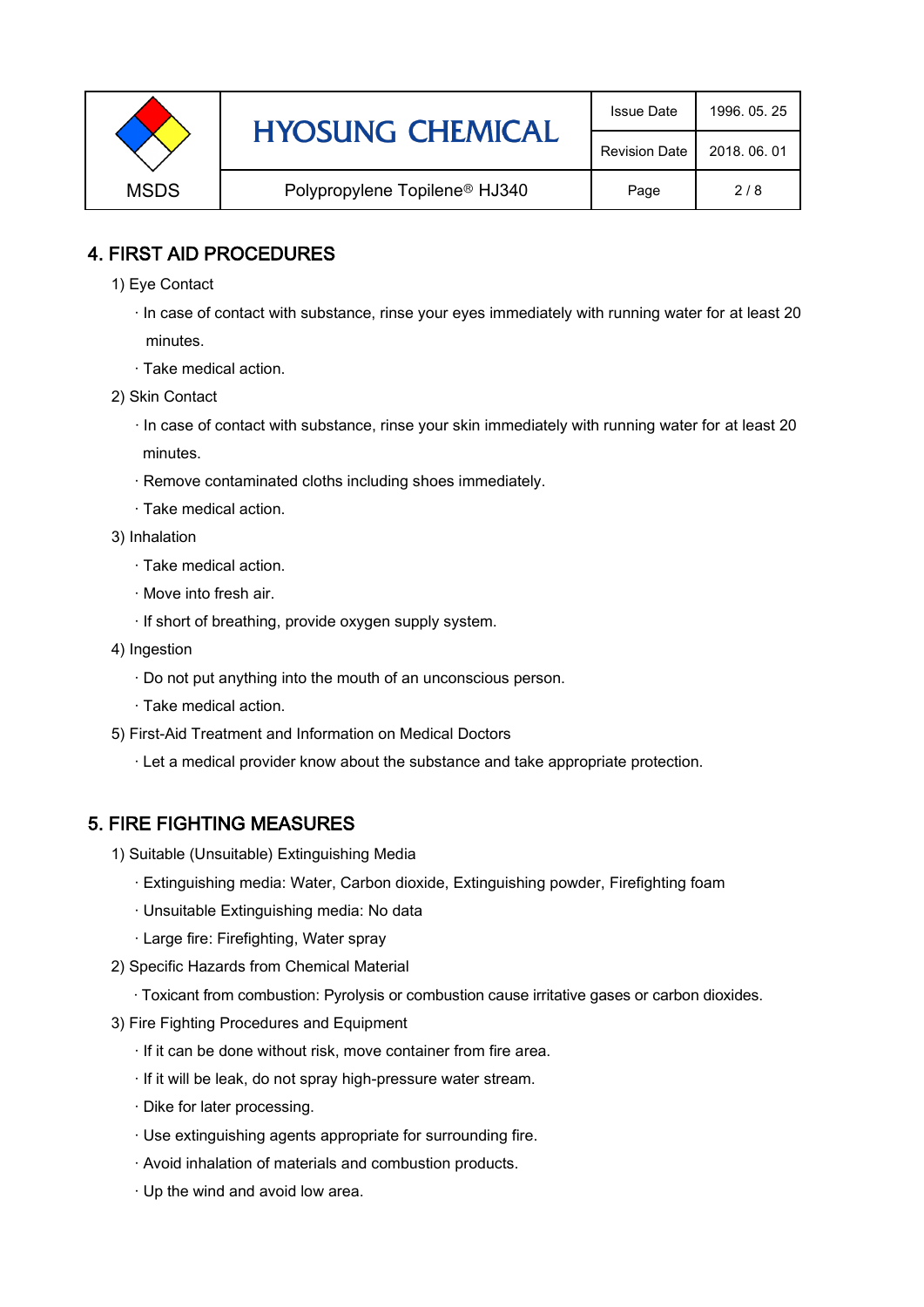| <b>HYOSUNG CHEMICAL</b>                                  | <b>Issue Date</b> | 1996, 05, 25         |              |
|----------------------------------------------------------|-------------------|----------------------|--------------|
|                                                          |                   | <b>Revision Date</b> | 2018, 06, 01 |
| <b>MSDS</b><br>Polypropylene Topilene <sup>®</sup> HJ340 |                   | Page                 | 3/8          |

## 6. ACCIDENTAL RELEASE MEASURES

- 1) Personal Precautions, Protective Equipment and Emergency Procedures
	- · Remove all flammable sources.
	- · If it is not dangerous, stop leaking.
	- · Take caution of substances and conditions that should be avoided.
	- · Ventilate properly.
	- · Do not touch the effluents or walk around the area.
	- · Prevent producing dust.
- 2) Environmental Precautions
	- · Release to air: Not available
	- · Release to soil: Not available
	- · Release to water: Not available
- 3) Purification and Removal Methods
	- · Small leak: Put in proper containers for waste.
	- ,· Large leak: To minimize the spread, cover it with plastic sheets or water-proof cloths and keep it away from water.

### 7. HANDLING AND STORAGE

- 1) Handling
	- · Avoid direct physical contact.
	- · Wash thoroughly after use.

· Take precautionary measures to prevent against explosion risks, as all types of polymers may develop dust during transporting or grinding of granules.

- 2) Storage
	- · Keep stored in airtight containers.
	- · Keep stores in a cool, dry place.
	- · Place in an appropriate space in compliance with local regulation.

### 8. EXPOSURE CONTROLS AND PERSONAL PROTECTION

- 1) Exposure Limits and Biological Exposure Limits of Chemical
	- · KOSHA: No data
	- · AIHA: No data
	- · ACGIH: No data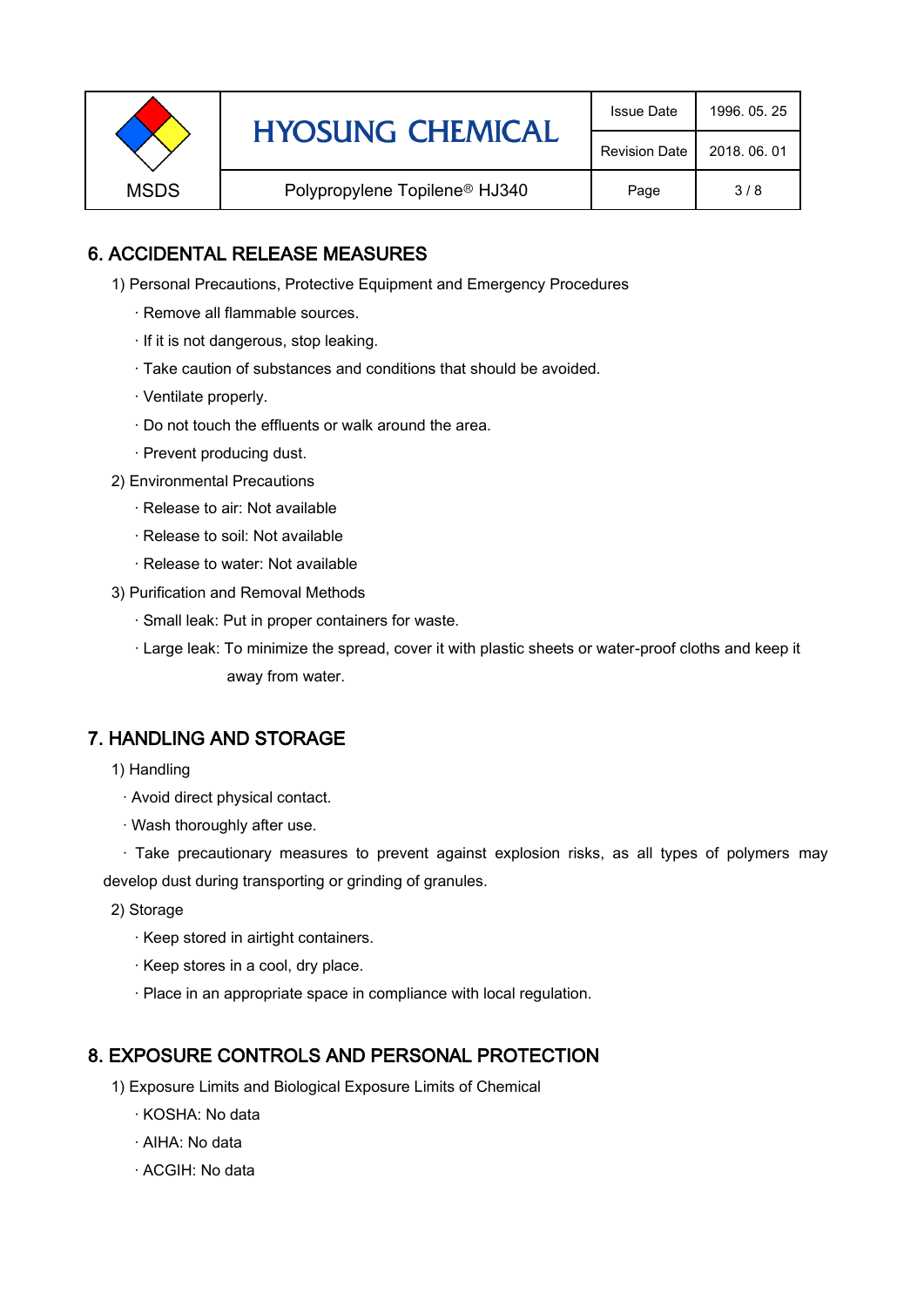|             | <b>HYOSUNG CHEMICAL</b>                   | <b>Issue Date</b>    | 1996, 05, 25 |
|-------------|-------------------------------------------|----------------------|--------------|
|             |                                           | <b>Revision Date</b> | 2018, 06, 01 |
| <b>MSDS</b> | Polypropylene Topilene <sup>®</sup> HJ340 | Page                 | 4/8          |

- · OSHA: No data
- · Biological exposure limits: No data
- 2) Engineering Management
	- · Install local ventilation system.

· Ventilation equipment should be explosion-proof if explosive concentrations of dust, vapor of fume are present.

- 3) Personal Protective Equipment
	- ① Respiratory protection
		- · Use approved respirator if unable to control airborne dust, fumes, and vapor.
	- ② Eyes protection
		- · The wearing of chemical safety goggles or face shield is recommended.
		- · Install eyes washing facilities and quick drench shower near work areas.
	- ③ Hands protection
		- · The wearing of protective gloves is recommended to prevent exposure.
	- ④ Human body protection
		- · The wearing of protective clothing is recommended to prevent exposure.

#### 9. PHYSICAL AND CHEMICAL PROPERTIES

- 1) Appearance: White pellet
- 2) Odor: Odorless
- 3) Odor Threshold: No data
- 4) pH: No data
- 5) Melting / Freezing Point: 130 ~ 170 ℃
- 6) Initial Boiling Point or Boiling Point Range: No data
- 7) Flash Point: No data
- 8) Evaporation Rate: No data
- 9) Flammability (Solid, Gas) : No data
- 10) Upper / Lower Flammability or Explosive Limits: No data
- 11) Vapor Pressure: No data
- 12) Solubility: Insoluble
- 13) Vapor Density: No data
- 14) Relative Density: 0.88~0.92 kg/L (at 20℃)
- 15) N-Octane / Water Partition Coefficient: No data
- 16) Auto Ignition Temperature: 400℃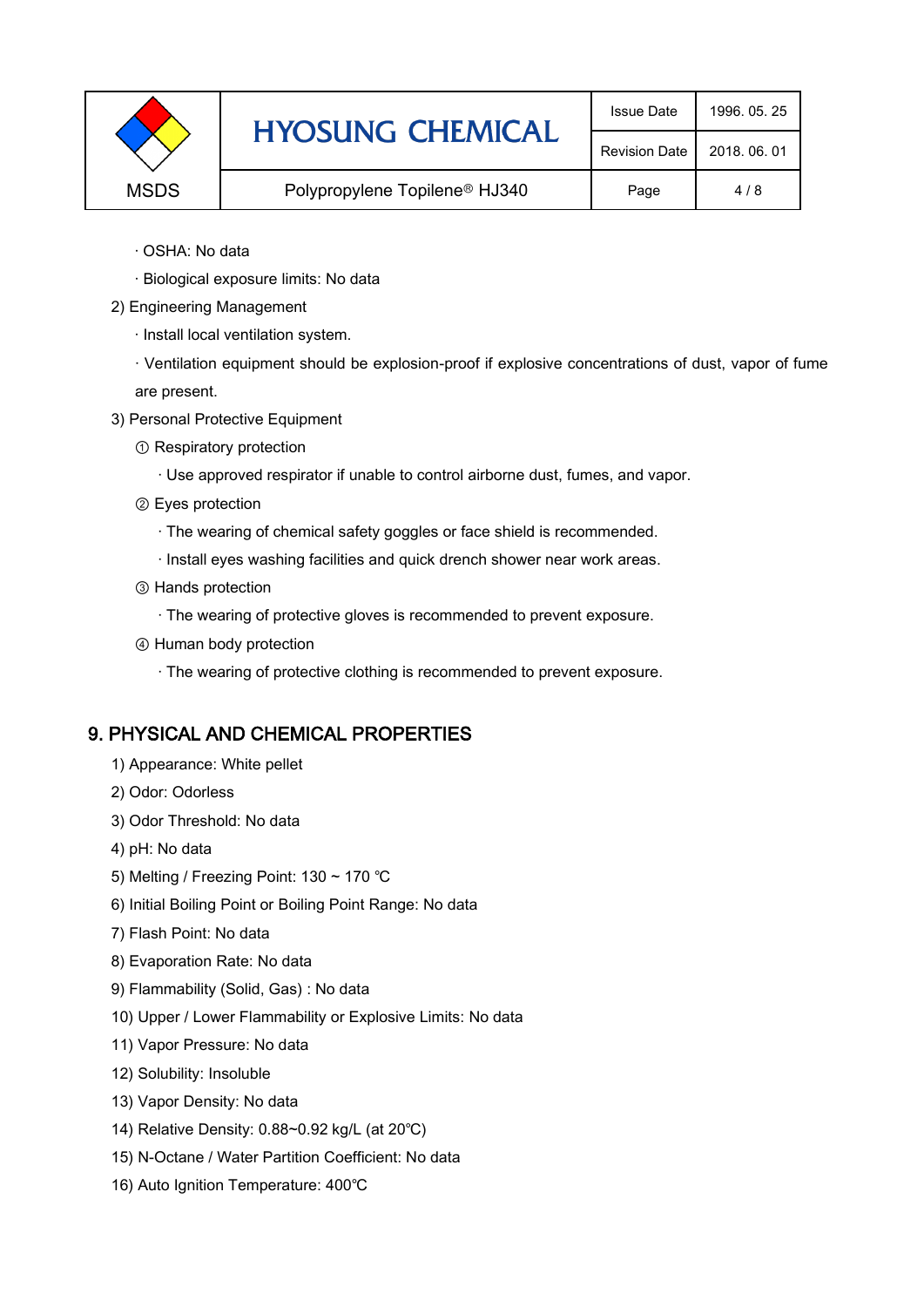|             | <b>HYOSUNG CHEMICAL</b>                   | <b>Issue Date</b>    | 1996, 05, 25 |
|-------------|-------------------------------------------|----------------------|--------------|
|             |                                           | <b>Revision Date</b> | 2018, 06, 01 |
| <b>MSDS</b> | Polypropylene Topilene <sup>®</sup> HJ340 | Page                 | 5/8          |

- 17) Decomposition Temperature: No data
- 18) Viscosity: No data
- 19) Molecular Weight: >10,000

# 10. STABILITY AND REACTIVITY

- 1) Chemical Stability
	- · Stable under normal temperature and pressure.
- 2) Possibility of Hazardous Reaction
	- · Will not occur under normal temperature and pressure.
- 3) Condition to Avoid
	- · Avoid contact with water.
	- · Keep away from heat, sparks and flame.
	- · Avoid contact with strong oxidizing agents, strong alkaline and strong acid.
- 4) Incompatibility with Other Materials
	- · Strong oxidizing materials, Flammable substance.
- 5) Hazardous Decomposition Product

· At elevated temperatures the material will begin to decompose, producing fumes that can contain carbon monoxide, acrolein, aldehydes, and unidentified organic compounds.

### 11. TOXICOLOGICAL INFORMATION

- 1) Information on the Likely Routes of Exposure
	- · Inhalation: No data
	- · Ingestion: No data
	- · Skin contact: No data
	- · Eye contact: No data
- 2) Delayed and Immediate Effects and Chronic Effects From Short or Long Term Exposure
	- Acute toxicity
		- · Oral: No data
		- · Skin: No data
		- · Inhalation: No data
	- Skin corrosion / irritation: No data
	- Serious eye damage / eye irritation: No data
	- Respiratory sensitization: No data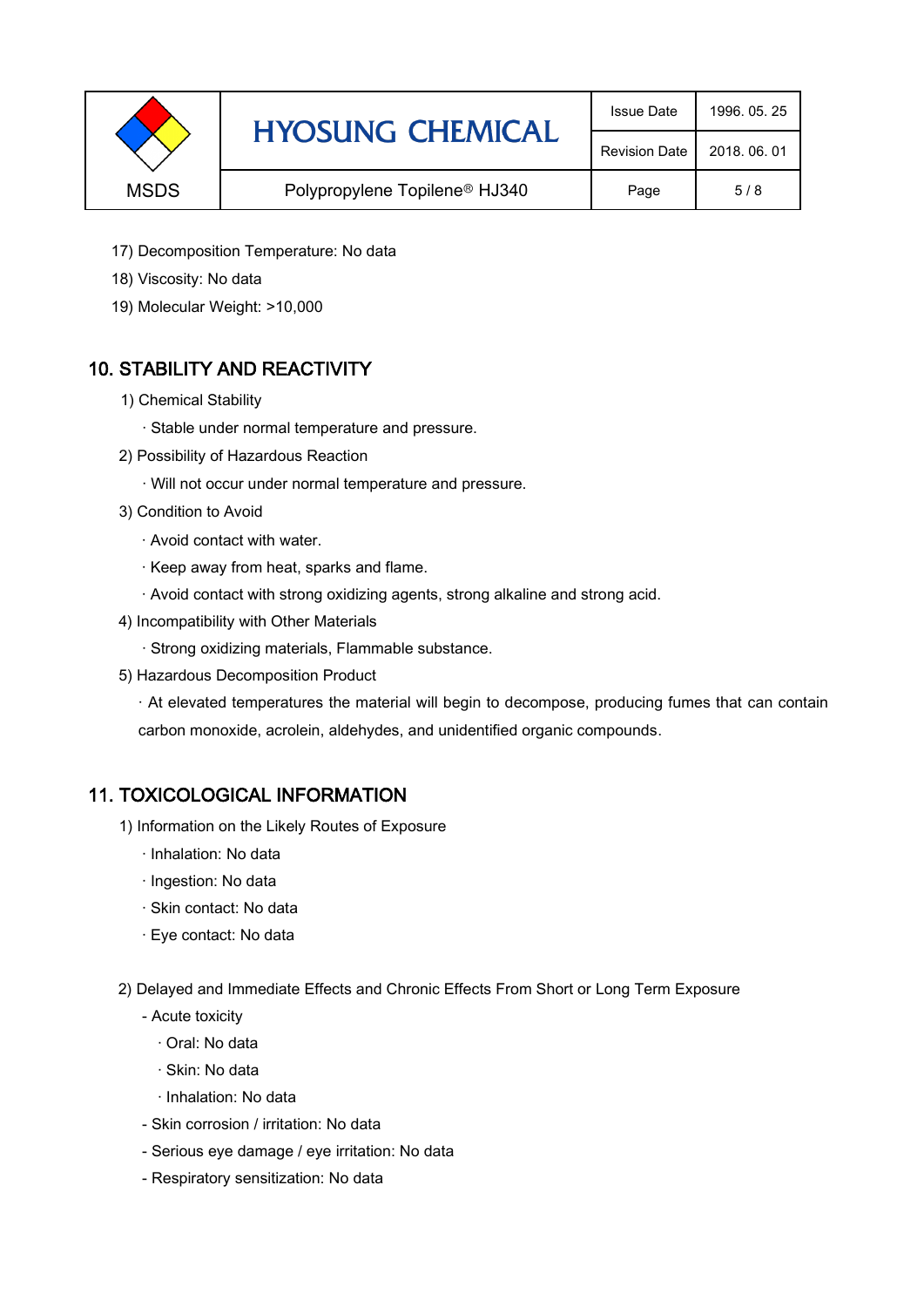|             | <b>HYOSUNG CHEMICAL</b>                   | <b>Issue Date</b>    | 1996, 05, 25 |
|-------------|-------------------------------------------|----------------------|--------------|
|             |                                           | <b>Revision Date</b> | 2018, 06, 01 |
| <b>MSDS</b> | Polypropylene Topilene <sup>®</sup> HJ340 | Page                 | 6/8          |

- Skin sensitization: No data
- Carcinogenicity
	- · Industrial Safety & Health Law: No data
	- · IARC: No data
	- · OSHA: No data
	- · ACGIH: No data
	- · NTP: No data
	- · EU CLP: No data
- Gem cell mutagenicity: No data
- Reproductive toxicity: No data
- Specific target organ systemic toxicity (Single exposure)
- Specific target organ systemic toxicity (Repeated exposure)
- Aspiration hazard: No data

### 12. ECOLOGICAL INFORMATION

- 1) Ecotoxicity: No data
- 2) Persistence and Degradability: No data
- 3) Bioaccumulative Potential: No data
- 4) Mobility in Soil: No data
- 5) Other Adverse Effects: No data

# 13. DISPOSAL CONSIDERATIONS

- 1) Disposal Method
	- · Dispose in accordance with all applicable environmental regulations.
	- · Empty containers should be recycled or disposed of through an approved waste management facility.
- 2) Disposal Considerations
	- · For proper disposal of used material, an assessment must be completed to determine the proper and permissible waste management options under applicable rules, regulations and laws.

# 14. TRANSPORT INFORMATION

- 1) UN Number: Not regulated as a hazardous material
- 2) UN Proper Shipping Name: Not applicable
- 3) Hazard Class: Not applicable
- 4) Packing Group: Not applicable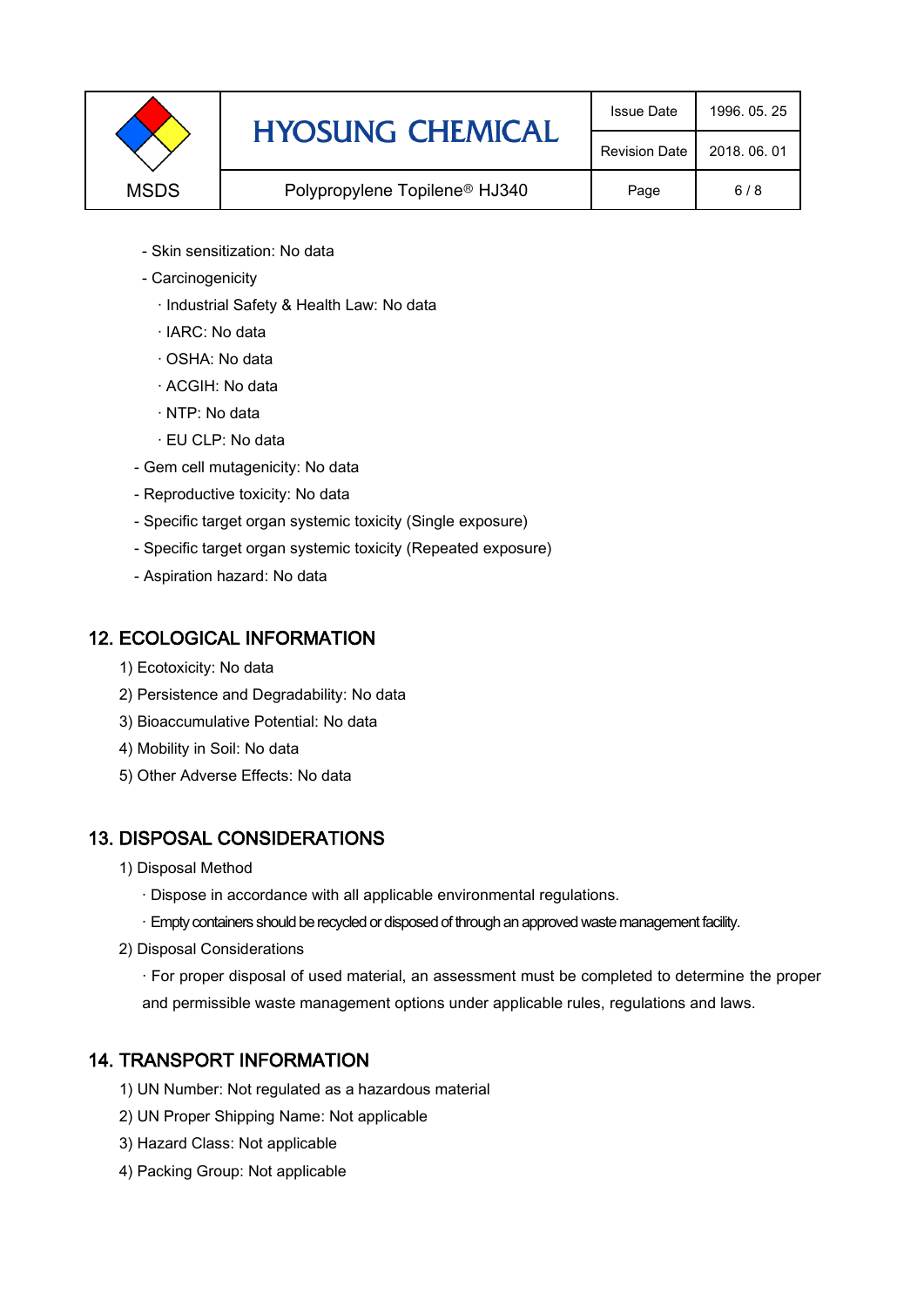|             | <b>HYOSUNG CHEMICAL</b>                   | <b>Issue Date</b> | 1996, 05, 25 |
|-------------|-------------------------------------------|-------------------|--------------|
|             | <b>Revision Date</b>                      | 2018, 06, 01      |              |
| <b>MSDS</b> | Polypropylene Topilene <sup>®</sup> HJ340 | Page              | 7/8          |
|             |                                           |                   |              |

- 5) Marine Pollutant: Not applicable
- 6) DOT Number: Not regulated as a hazardous material
- 7) IATA Number: Not regulated as a hazardous material
- 8) IMDG Code: Not regulated as a hazardous material
- 9) Further information: Not a hazardous material under DOT, IATA and IMDG
- 10) Special Precautions for User
	- · Emergency management type of fire: Not applicable
	- · Emergency management type of leak: Not applicable

# 15. REGULATORY INFORMATION

- 1) Industrial Safety and Health Law (KOREA): Not applicable
- 2) Toxic Chemical Substance Subject to Management Act (KOREA): Not applicable
- 3) Hazardous Material Safety Act (KOREA): Not applicable
- 4) Other Local or International Regulation
	- Persistent Organic Pollutant Management Law (KOREA): Not applicable
	- EU Classification
		- · Classification: Not applicable
		- · Risk Phrases: Not applicable
		- · Safety Phrases: Not applicable
	- US Regulations
		- · OSHA: Not applicable
		- · CERCLA: Not applicable
		- · EPCRA 302: Not applicable
		- · EPCRA 304: Not applicable
		- · EPCRA 301: Not applicable
	- Rotterdam Convention material: Not applicable
	- Stockholm Convention material: Not applicable
	- Montreal Protocol on Substance: Not applicable

# 16. OTHER INFORMATION

- 1) Reference
	- · KOSHA: Material Safety Data Sheet